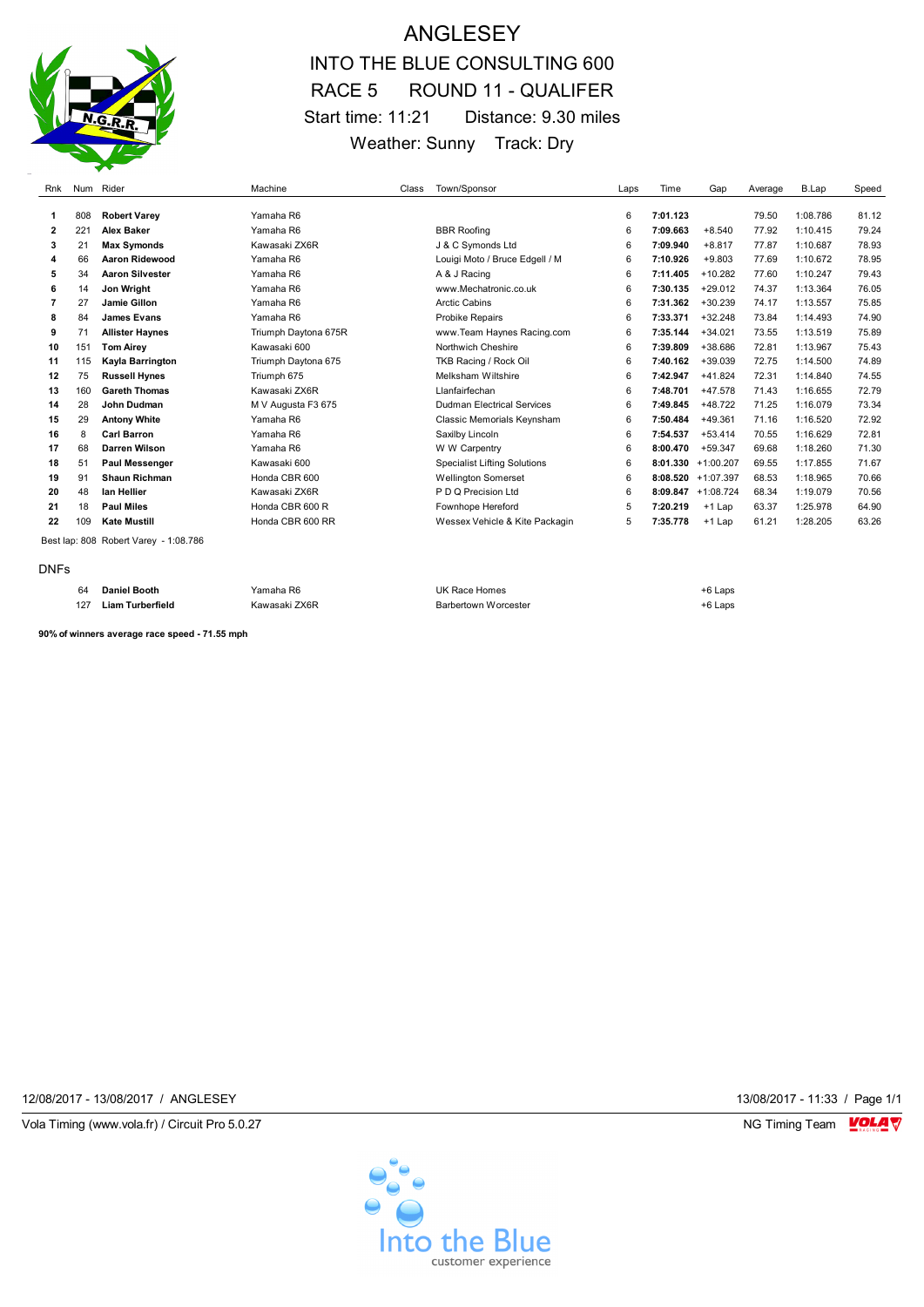

## ANGLESEY INTO THE BLUE CONSULTING 600 RACE 15 ROUND 11 STARTING GRID

8 Laps = 12.400 Km



12/08/2017 - 13/08/2017 / ANGLESEY 13/08/2017 - 11:40 / Page 1/1

Vola Timing (www.vola.fr) / Circuit Pro 5.0.27 NG Timing Team NG Timing Team NG Timing Team NG Timing Team NG

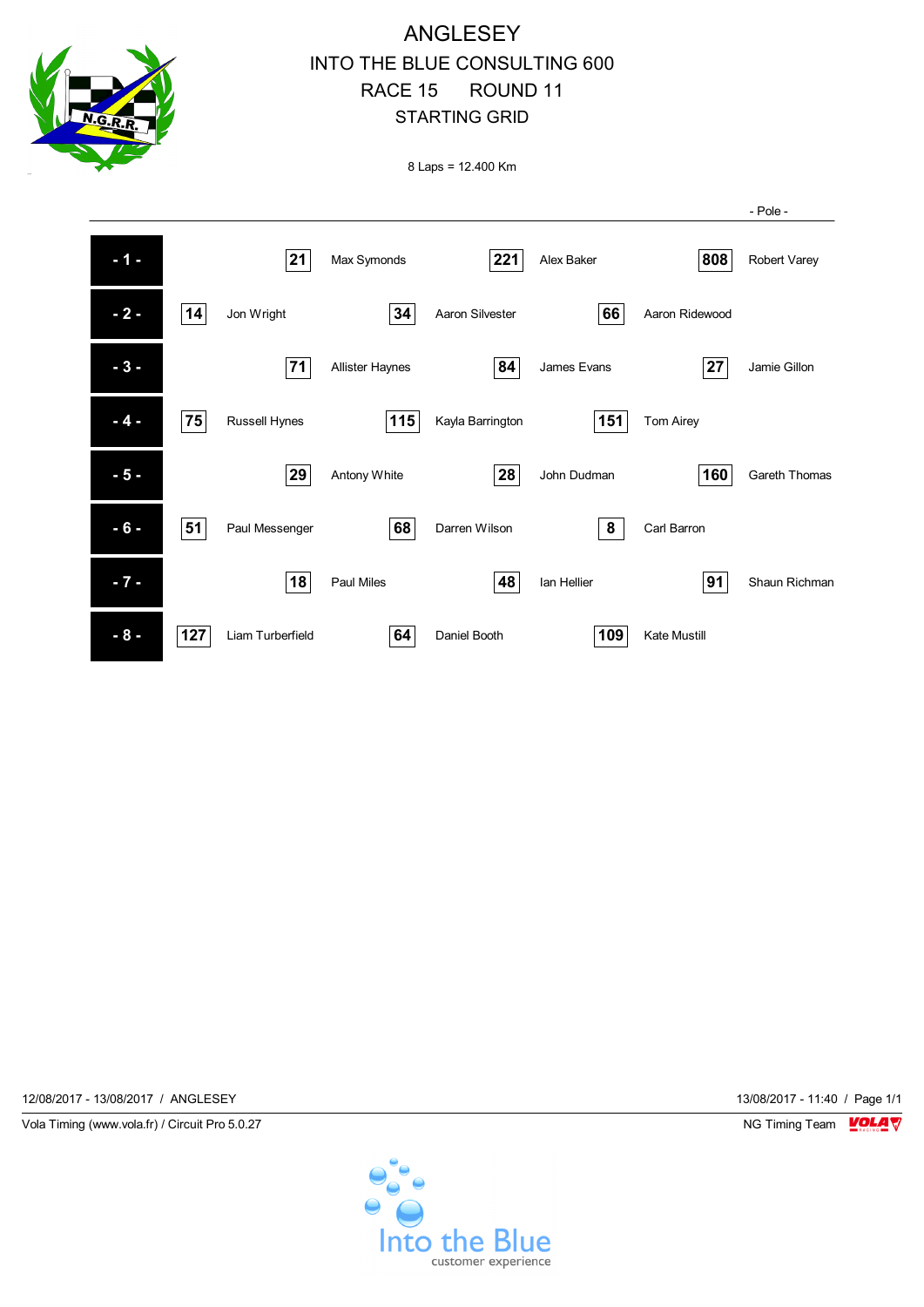

# ANGLESEY INTO THE BLUE CONSULTING 600 RACE 15 ROUND 11 Start time: 14:36 Distance: 12.40 miles Weather: Sunny Track: Dry

| Rnk         |                                       | Num Rider              | Machine              | Class | Town/Sponsor                        | Laps           | Time                   | Gap       | Average | B.Lap    | Speed |
|-------------|---------------------------------------|------------------------|----------------------|-------|-------------------------------------|----------------|------------------------|-----------|---------|----------|-------|
|             |                                       |                        |                      |       |                                     |                |                        |           |         |          |       |
| 1           | 808                                   | <b>Robert Varey</b>    | Yamaha R6            |       |                                     | 8              | 9:22.960               |           | 79.29   | 1:09.228 | 80.60 |
| 2           | 21                                    | <b>Max Symonds</b>     | Kawasaki ZX6R        |       | J & C Symonds Ltd                   | 8              | 9:26.621               | $+3.661$  | 78.78   | 1:09.984 | 79.73 |
| 3           | 221                                   | <b>Alex Baker</b>      | Yamaha R6            |       | <b>BBR Roofing</b>                  | 8              | 9:29.243               | $+6.283$  | 78.41   | 1:10.161 | 79.53 |
| 4           | 66                                    | Aaron Ridewood         | Yamaha R6            |       | Louigi Moto / Bruce Edgell / M      | 8              | 9:29.878               | $+6.918$  | 78.33   | 1:10.352 | 79.31 |
| 5           | 64                                    | <b>Daniel Booth</b>    | Yamaha R6            |       | UK Race Homes                       | 8              | 9:39.051               | $+16.091$ | 77.09   | 1:10.528 | 79.11 |
| 6           | 14                                    | Jon Wright             | Yamaha R6            |       | www.Mechatronic.co.uk               | 8              | 9:50.968               | $+28.008$ | 75.53   | 1:12.528 | 76.93 |
| 7           | 71                                    | <b>Allister Haynes</b> | Triumph Daytona 675R |       | www.Team Haynes Racing.com          | 8              | 9:51.114               | $+28.154$ | 75.51   | 1:12.591 | 76.86 |
| 8           | 27                                    | Jamie Gillon           | Yamaha R6            |       | <b>Arctic Cabins</b>                | 8              | 9:51.973               | $+29.013$ | 75.40   | 1:12.746 | 76.70 |
| 9           | 115                                   | Kayla Barrington       | Triumph Daytona 675  |       | TKB Racing / Rock Oil               | 8              | 10:01.298              | +38.338   | 74.23   | 1:13.476 | 75.94 |
| 10          | 75                                    | <b>Russell Hynes</b>   | Triumph 675          |       | Melksham Wiltshire                  | 8              | 10:08.722              | +45.762   | 73.33   | 1:14.877 | 74.52 |
| 11          | 160                                   | <b>Gareth Thomas</b>   | Kawasaki ZX6R        |       | Llanfairfechan                      | 8              | 10:20.019              | $+57.059$ | 71.99   | 1:16.204 | 73.22 |
| 12          | 29                                    | <b>Antony White</b>    | Yamaha R6            |       | Classic Memorials Keynsham          | 8              | 10:20.242              | $+57.282$ | 71.97   | 1:15.068 | 74.33 |
| 13          | 28                                    | John Dudman            | M V Augusta F3 675   |       | <b>Dudman Electrical Services</b>   | 8              | $10:34.396 + 1:11.436$ |           | 70.36   | 1:17.723 | 71.79 |
| 14          | 68                                    | <b>Darren Wilson</b>   | Yamaha R6            |       | W W Carpentry                       | 8              | $10:34.885 + 1:11.925$ |           | 70.31   | 1:18.173 | 71.38 |
| 15          | 51                                    | <b>Paul Messenger</b>  | Kawasaki 600         |       | <b>Specialist Lifting Solutions</b> | 8              | $10:35.145 + 1:12.185$ |           | 70.28   | 1:17.136 | 72.33 |
| 16          | 48                                    | lan Hellier            | Kawasaki ZX6R        |       | P D Q Precision Ltd                 | 7              | 9:23.196               | $+1$ Lap  | 69.35   | 1:18.263 | 71.29 |
| 17          | 8                                     | <b>Carl Barron</b>     | Yamaha R6            |       | Saxilby Lincoln                     | 7              | 9:23.552               | $+1$ Lap  | 69.31   | 1:17.750 | 71.76 |
| 18          | 91                                    | <b>Shaun Richman</b>   | Honda CBR 600        |       | <b>Wellington Somerset</b>          |                | 9:26.803               | $+1$ Lap  | 68.91   | 1:19.303 | 70.36 |
| 19          | 109                                   | <b>Kate Mustill</b>    | Honda CBR 600 RR     |       | Wessex Vehicle & Kite Packagin      | $\overline{7}$ | 10:26.306              | $+1$ Lap  | 62.36   | 1:27.716 | 63.61 |
|             | Best lap: 808 Robert Varey - 1:09.228 |                        |                      |       |                                     |                |                        |           |         |          |       |
| <b>DNFs</b> |                                       |                        |                      |       |                                     |                |                        |           |         |          |       |
|             | 18                                    | <b>Paul Miles</b>      | Honda CBR 600 R      |       | <b>Fownhope Hereford</b>            |                |                        | $+8$ Laps |         |          |       |

| 10  | Paul Miles             | <b>HUNG CDROUD R</b> | FOWILIODE FIELEIOI G   | +o ∟abs |          |       |
|-----|------------------------|----------------------|------------------------|---------|----------|-------|
| v-  | <b>Aaron Silvester</b> | Yamaha R6            | A & J Racing           | +8 Laps |          |       |
|     | James Evans            | Yamaha R6            | <b>Probike Repairs</b> | +8 Laps | 1:14.096 | 75.30 |
| 127 | Liam Turberfield       | Kawasaki ZX6R        | Barbertown Worcester   | +8 Laps |          |       |
| 15٬ | Tom Airey              | Kawasaki 600         | Northwich Cheshire     | +8 Laps | 1:14.685 | 74.71 |

**90% of winners average race speed - 71.36 mph**

12/08/2017 - 13/08/2017 / ANGLESEY 13/08/2017 - 14:55 / Page 1/1

Vola Timing (www.vola.fr) / Circuit Pro 5.0.27 NG Timing Team VOLA V

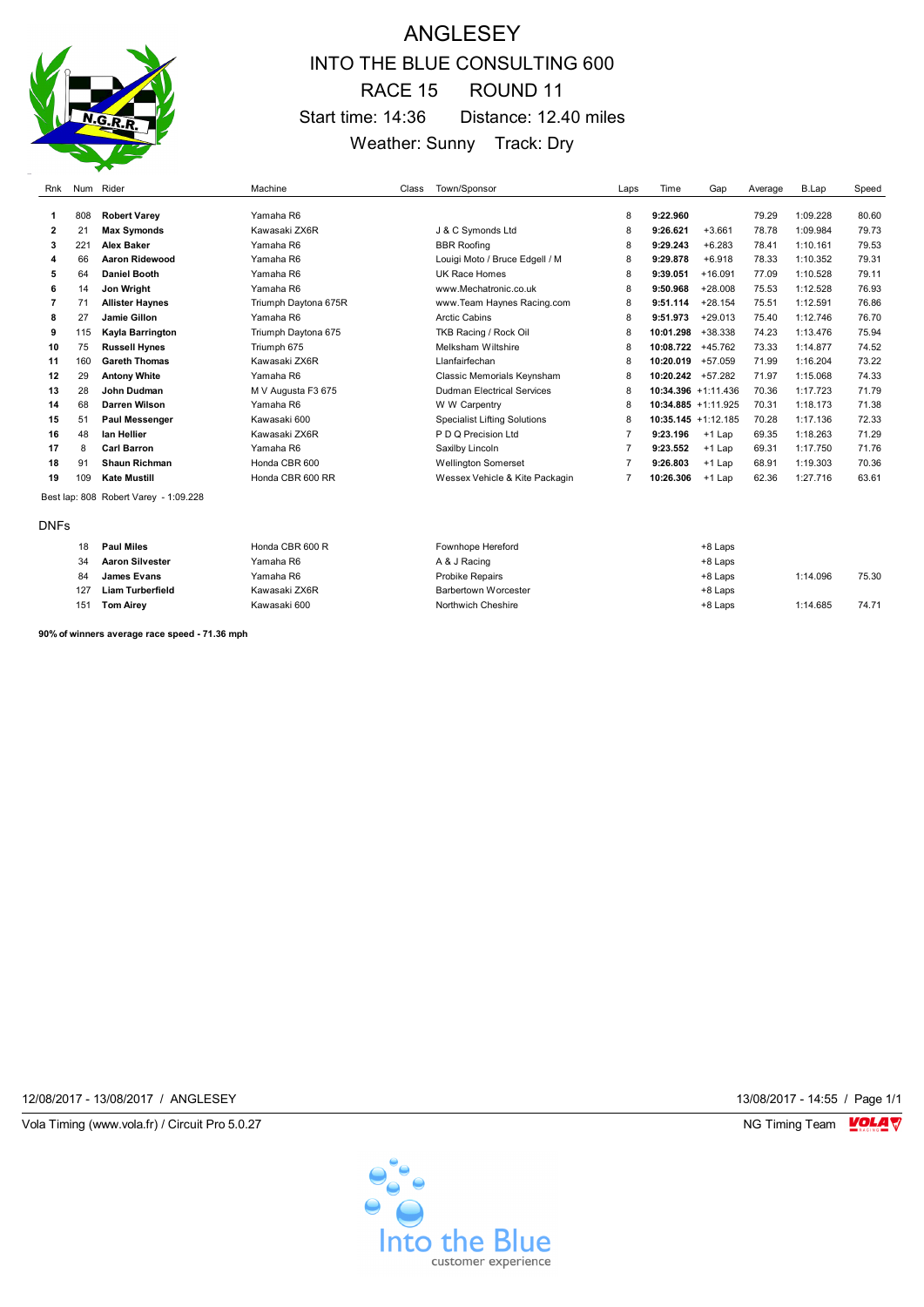

Aaron Ridewood

**START** 

 **1:10.725 1:10.545** 1:10.571 1:10.831 **1:10.352** 1:10.508 1:10.722

Aaron Silvester

**START** 

**START** 

 **1:10.161** 1:10.302 1:10.352 1:10.695 1:10.693 1:10.710 1:11.177

Allister Haynes

**START** 

 **1:13.270** 1:13.557 **1:13.145 1:12.591** 1:13.869 1:12.803 1:13.102

Alex Baker

# ANGLESEY INTO THE BLUE CONSULTING 600 RACE 15 ROUND 11 LAP TIMES

| Lap                       | Time          | Lap              | Time                 |
|---------------------------|---------------|------------------|----------------------|
|                           |               | 4                | 1:18.352             |
| Antony White              |               | 5                | 1:18.233             |
|                           |               | 6                | 1:18.724             |
| <b>START</b>              |               | $\overline{7}$   | 1:18.568             |
| 1                         |               | 8                | 1:18.233             |
| $\overline{2}$            | 1:16.296      |                  |                      |
| 3                         | 1:16.501      |                  |                      |
| $\overline{4}$            | 1:19.044      |                  |                      |
| 5                         | 1:16.186      |                  | <b>Gareth Thomas</b> |
| 6                         | 1:16.390      |                  |                      |
| $\overline{7}$            | 1:15.068      |                  | <b>START</b>         |
| 8                         | 1:17.221      | 1                |                      |
|                           |               | $\overline{2}$   | 1:16.496             |
|                           |               | 3                | 1:16.626             |
|                           |               | 4                | 1:16.606             |
| Carl Barron               |               | 5                | 1:16.204             |
|                           |               | 6                | 1:17.093             |
| <b>START</b>              |               | 7                | 1:16.696             |
| 1                         |               | 8                | 1:17.306             |
| $\overline{2}$            | 1:19.222      |                  |                      |
| 3                         | 1:19.625      |                  |                      |
| $\overline{\mathbf{4}}$   | 1:18.567      |                  |                      |
| $\sqrt{5}$                | 1:19.871      |                  | lan Hellier          |
| 6                         | 1:17.750      |                  |                      |
| $\overline{7}$            | 1:18.717      |                  | <b>START</b>         |
|                           |               | 1                |                      |
|                           |               | $\boldsymbol{2}$ | 1:20.308             |
|                           |               | 3                | 1:19.058             |
| Daniel Booth              |               | 4                | 1:19.090             |
|                           |               | 5                | 1:18.263             |
| <b>START</b>              |               | 6                | 1:19.011             |
| $\mathbf{1}$              |               | 7                | 1:19.448             |
| $\overline{2}$            | 1:11.949      |                  |                      |
| 3                         | 1:11.598      |                  |                      |
| 4                         | 1:10.528      |                  |                      |
| 5                         | 1:10.631      |                  | James Evans          |
| $6\phantom{1}6$           | 1:11.639      |                  |                      |
| $\boldsymbol{7}$          | 1:11.151      |                  | <b>START</b>         |
| 8                         | 1:11.232      | 1                |                      |
|                           |               | $\overline{c}$   | 1:14.096             |
|                           |               |                  |                      |
|                           |               |                  |                      |
|                           | Darren Wilson |                  |                      |
|                           |               |                  | Jamie Gillon         |
|                           | <b>START</b>  |                  |                      |
| 1                         |               |                  | <b>START</b>         |
| 2                         | 1:18.173      | 1                |                      |
| $\ensuremath{\mathsf{3}}$ | 1:19.927      | $\mathbf 2$      | 1:14.335             |
|                           |               |                  |                      |

12/08/2017 - 13/08/2017 / ANGLESEY 13/08/2017 - 14:48 / Page 1/2

Vola Timing (www.vola.fr) / Circuit Pro 5.0.27 NG Timing Team NG Timing Team NG Timing Team NG Timing Team NG

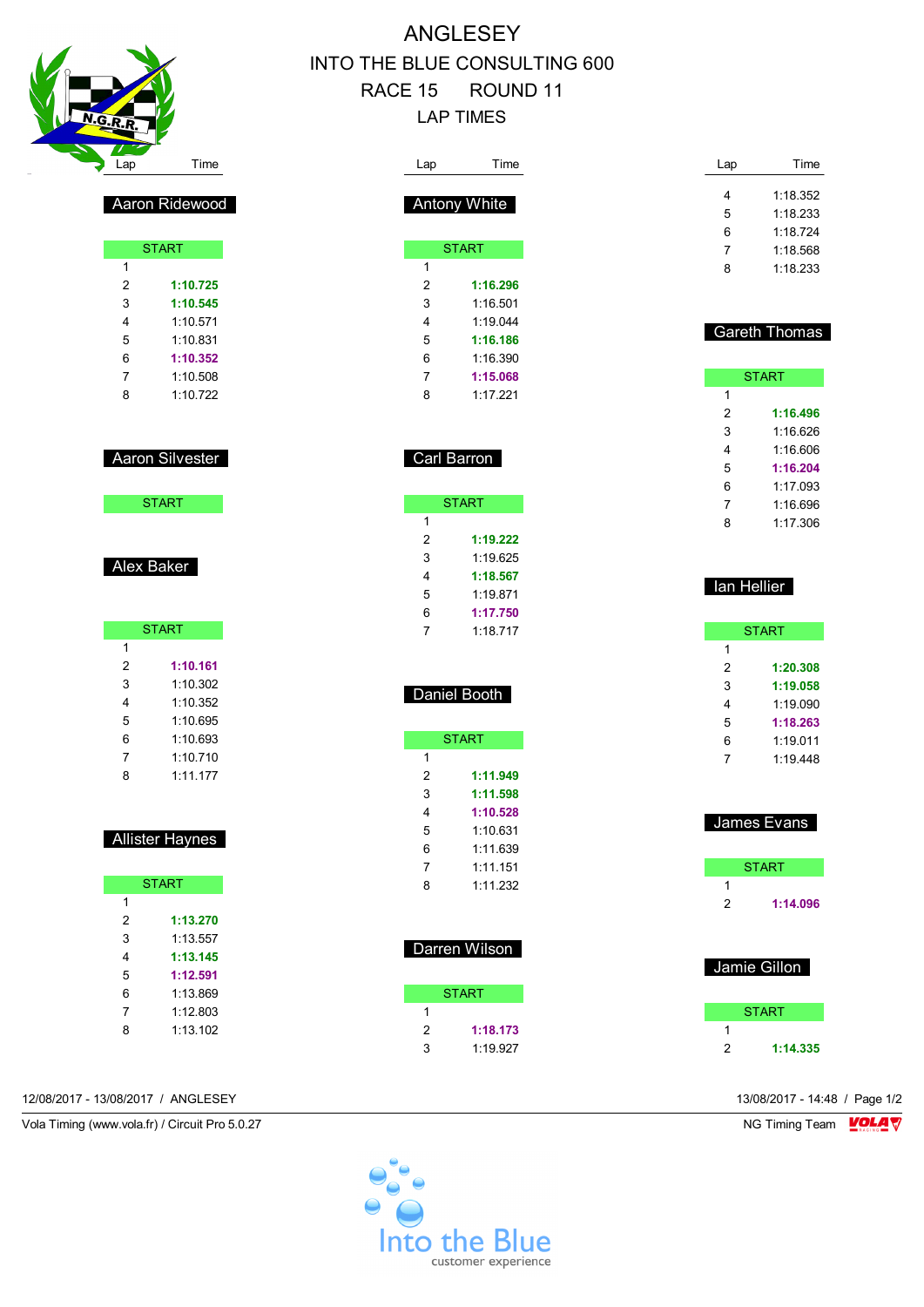#### ANGLESEY INTO THE BLUE CONSULTING 600 RACE 15 ROUND 11 LAP TIMES

| Lap | Time     |
|-----|----------|
|     |          |
| 3   | 1:13.496 |
| 4   | 1:13.063 |
| 5   | 1:12.746 |
| 6   | 1:13.069 |
| 7   | 1:13.289 |
| 8   | 1.13765  |
|     |          |

### John Dudman

| <b>START</b> |          |  |  |
|--------------|----------|--|--|
| 1            |          |  |  |
| 2            | 1:17.852 |  |  |
| 3            | 1.18673  |  |  |
| 4            | 1:17.723 |  |  |
| 5            | 1:18.742 |  |  |
| 6            | 1:19.232 |  |  |
| 7            | 1:18.565 |  |  |
| я            | 1.18112  |  |  |

## Jon Wright

| <b>START</b> |          |  |  |
|--------------|----------|--|--|
| 1            |          |  |  |
| 2            | 1:13.325 |  |  |
| 3            | 1.13469  |  |  |
| 4            | 1:13.331 |  |  |
| 5            | 1:12.528 |  |  |
| 6            | 1.13491  |  |  |
| 7            | 1:13.187 |  |  |
| 8            | 1:13.055 |  |  |

### Kate Mustill

|   | <b>START</b> |
|---|--------------|
| 1 |              |
| 2 | 1:27.716     |
| 3 | 1:29.166     |
| 4 | 1:28.867     |
| 5 | 1.28.954     |
| 6 | 1.28.232     |
|   | 1:28.730     |

#### Kayla Barrington

|   | <b>START</b> |
|---|--------------|
| 1 |              |
| 2 | 1:14.722     |
| 3 | 1.14747      |
| 4 | 1:14.327     |
| 5 | 1:13.916     |
| հ | 1:13.726     |

| Lap         | Time             |  |  |  |
|-------------|------------------|--|--|--|
| 7           | 1:14.595         |  |  |  |
| 8           | 1:13.476         |  |  |  |
|             |                  |  |  |  |
|             | Liam Turberfield |  |  |  |
|             |                  |  |  |  |
|             | <b>START</b>     |  |  |  |
| 1           |                  |  |  |  |
|             |                  |  |  |  |
|             |                  |  |  |  |
| Max Symonds |                  |  |  |  |

|   | <b>START</b> |
|---|--------------|
| 1 |              |
| 2 | 1:10.122     |
| 3 | 1:09.984     |
| 4 | 1.09.988     |
| 5 | 1:10.338     |
| 6 | 1.10274      |
| 7 | 1.10287      |
| ጸ | 1:10 809     |
|   |              |

|   | <b>START</b> |
|---|--------------|
| 1 |              |
| 2 | 1:17.925     |
| 3 | 1:18 293     |
| 4 | 1.19498      |
| 5 | 1.18654      |
| 6 | 1.18724      |
| 7 | 1:19.716     |
| 8 | 1:17.136     |

Paul Messenger

| Lap | Time                 |
|-----|----------------------|
|     | <b>Russell Hynes</b> |
|     | <b>START</b>         |
| 1   |                      |
| 2   | 1:14.877             |
| 3   | 1:15.386             |
| 4   | 1:16.264             |
| 5   | 1:15.222             |
| 6   | 1:15.647             |
| 7   | 1:15.128             |
| 8   | 1:15.374             |
|     |                      |
|     |                      |
|     | <b>Shaun Richman</b> |

|   | <b>START</b> |
|---|--------------|
| 1 |              |
| 2 | 1:19.768     |
| 3 | 1:19.380     |
| 4 | 1:19.303     |
| 5 | 1:20.493     |
| 6 | 1:20.012     |
|   | 1:20.211     |

|   | Tom Airey |
|---|-----------|
|   | START     |
| 1 |           |
| 2 | 1:15.164  |
| 3 | 1.15470   |
| 4 | 1:14.685  |
| 5 | 1:14.834  |
|   |           |

| Paul Miles |
|------------|
|------------|

| START |  |
|-------|--|
|       |  |

### Robert Varey

|   | <b>START</b> |
|---|--------------|
| 1 |              |
| 2 | 1:09.865     |
| 3 | 1:09.599     |
| 4 | 1:09.228     |
| 5 | 1.10146      |
| 6 | 1.09647      |
| 7 | 1:09 486     |
| 8 | 1.10.551     |
|   |              |

12/08/2017 - 13/08/2017 / ANGLESEY